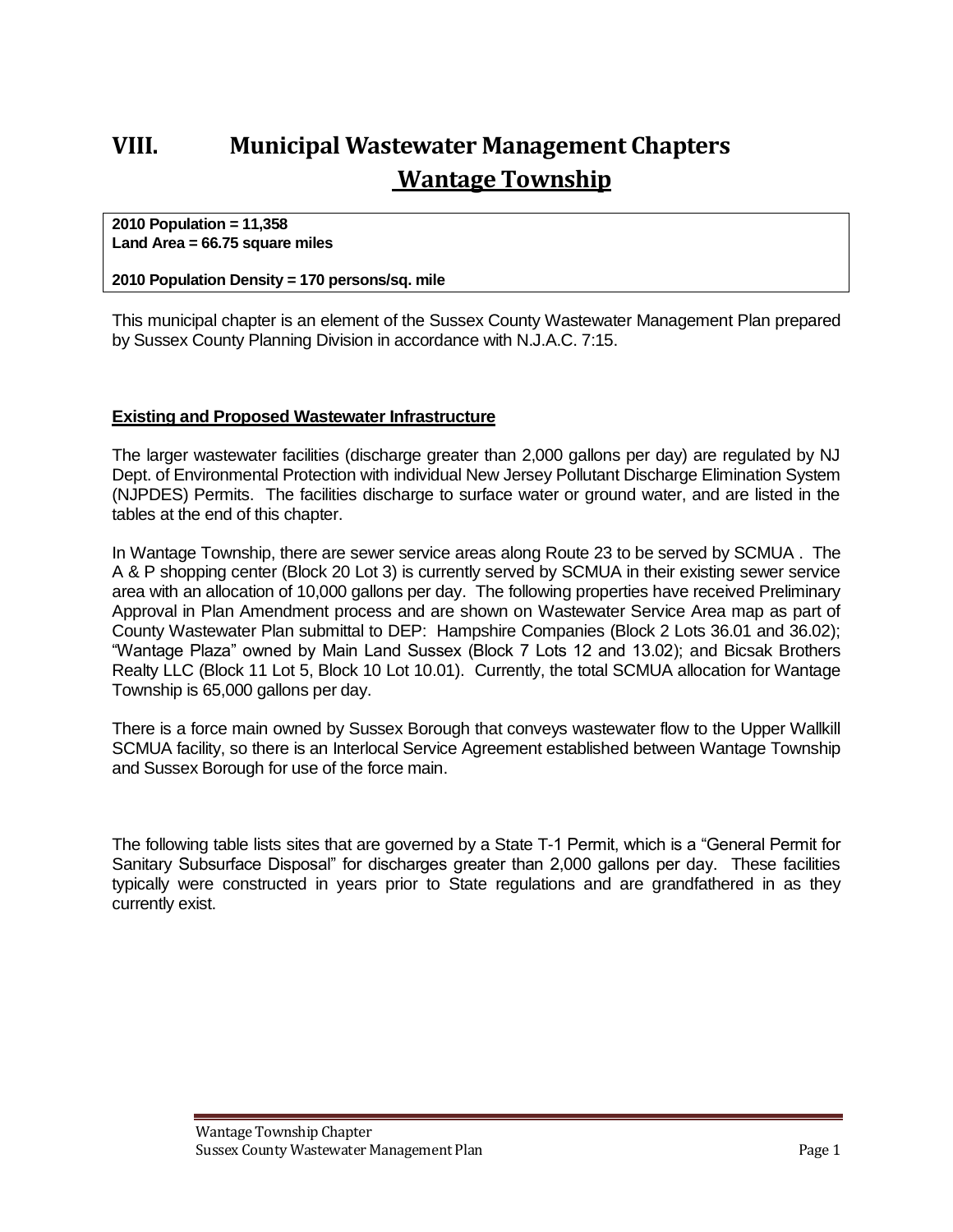#### **Table A - Existing NJPDES T-1 Facilities:**

| <b>NJPDES</b>      | <b>Facility</b><br><b>Name</b>           | <b>Project Summary</b>                                                           | <b>Block</b>   | Lot   | <b>Street</b><br><b>Address</b>                | $\mathbf{x}$<br>Coord. | Y<br>Coord. |
|--------------------|------------------------------------------|----------------------------------------------------------------------------------|----------------|-------|------------------------------------------------|------------------------|-------------|
| <b>T-1 Permits</b> |                                          |                                                                                  |                |       |                                                |                        |             |
| NJG0164194         | <b>Bella Vita</b><br>Restaurant          | $124 -$ seat<br>restaurant and a 2-<br>bedroom apartment                         | 45             | 13.02 | 1<br>Libertyville<br>Road                      | 460757                 | 869181      |
| NJG0072222         | <b>Clifton</b><br>Lawrence<br>Elementary | School with<br>capacity of 800<br>students                                       | 43             | 12.01 | Ryan Road                                      | 462988                 | 873058      |
| NJG0132896         | <b>High Point</b><br>Country Inn         | 15 unit motel with a<br>2-bedroom<br>apartment                                   | 165            | 29    | 1328 Rt. 23<br>North                           | 449778                 | 895641      |
| NJG0190365         | <b>Sussex Motel</b>                      | 25-room motel                                                                    | $\overline{7}$ | 13.01 | 187 Rt. 23                                     | 467716                 | 856430      |
| NJG0159212         | <b>Sussex</b><br>Queen Diner             | 149 seat restaurant                                                              | $\overline{7}$ | 7.05  | Rt. 23                                         | 468189                 | 859481      |
| NJG0131661         | <b>Tri State</b><br>Management           | 19,990 sq. ft.<br>commercial building<br>with office space,<br>retail, warehouse | 44             | 17    | 775 Rt. 23                                     | 460776                 | 871383      |
| NJG0107531         | Wantage<br>Elementary<br>School          | <b>Elementary School</b>                                                         | 43             | 8     | <b>Rt. 23 and</b><br>Wantage<br>School<br>Road | 460109                 | 873564      |

# **Build-out in Septic Areas and DEP Nitrate Dilution Modeal**

In running the DEP Build-out Model, all undeveloped land was included as available for nitrate dilution since the rain can infiltrate into the ground. Based on existing zoning, the projected number of new septic systems does exceed the DEP maximum units allowable for Wallkill River Watershed portion within Wantage Township However, for DEP analysis, the regional HUC-11 total is the critical number (on pages 36 – 39 of the County Wastewater Plan). Even though Wantage Township theoretically exceeds the DEP maximum new septics allowed for Wallkill, the entire HUC-11 watershed meets the nitrate dilution standards using the DEP Build-out Model.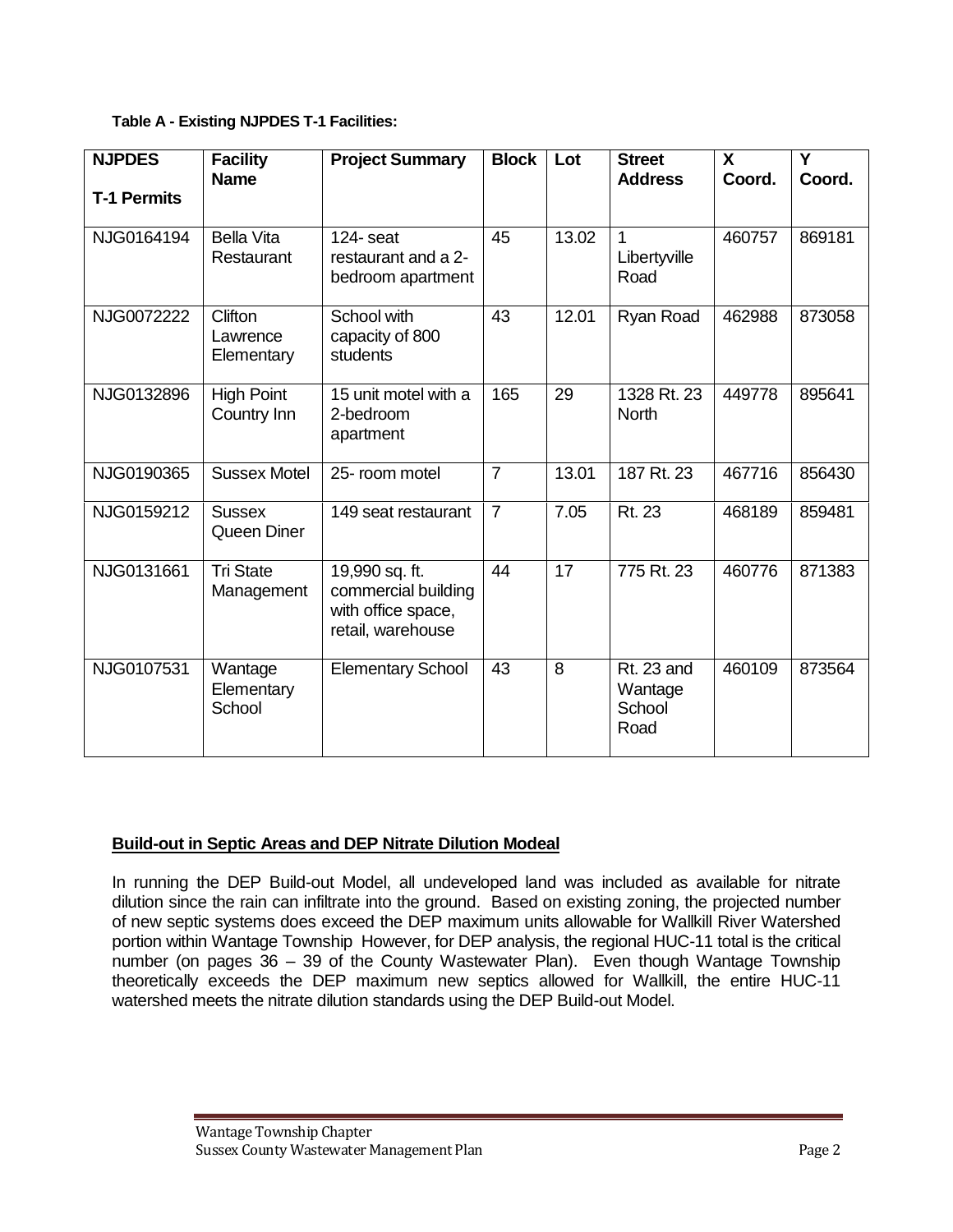The NJDEP Build-out Model should be viewed as a rough indicator. It is a regional planning tool with just one focus: to identify possible areas of future stresses on ground water quality. The number of maximum allowable units is a theoretical number, and local municipal plans could provide for much less growth. There are many other considerations for municipalities, and it is not meant to replace or override the local perspective. **Appendix K** further describes the NJDEP Build-out Model and some of its limitations as well.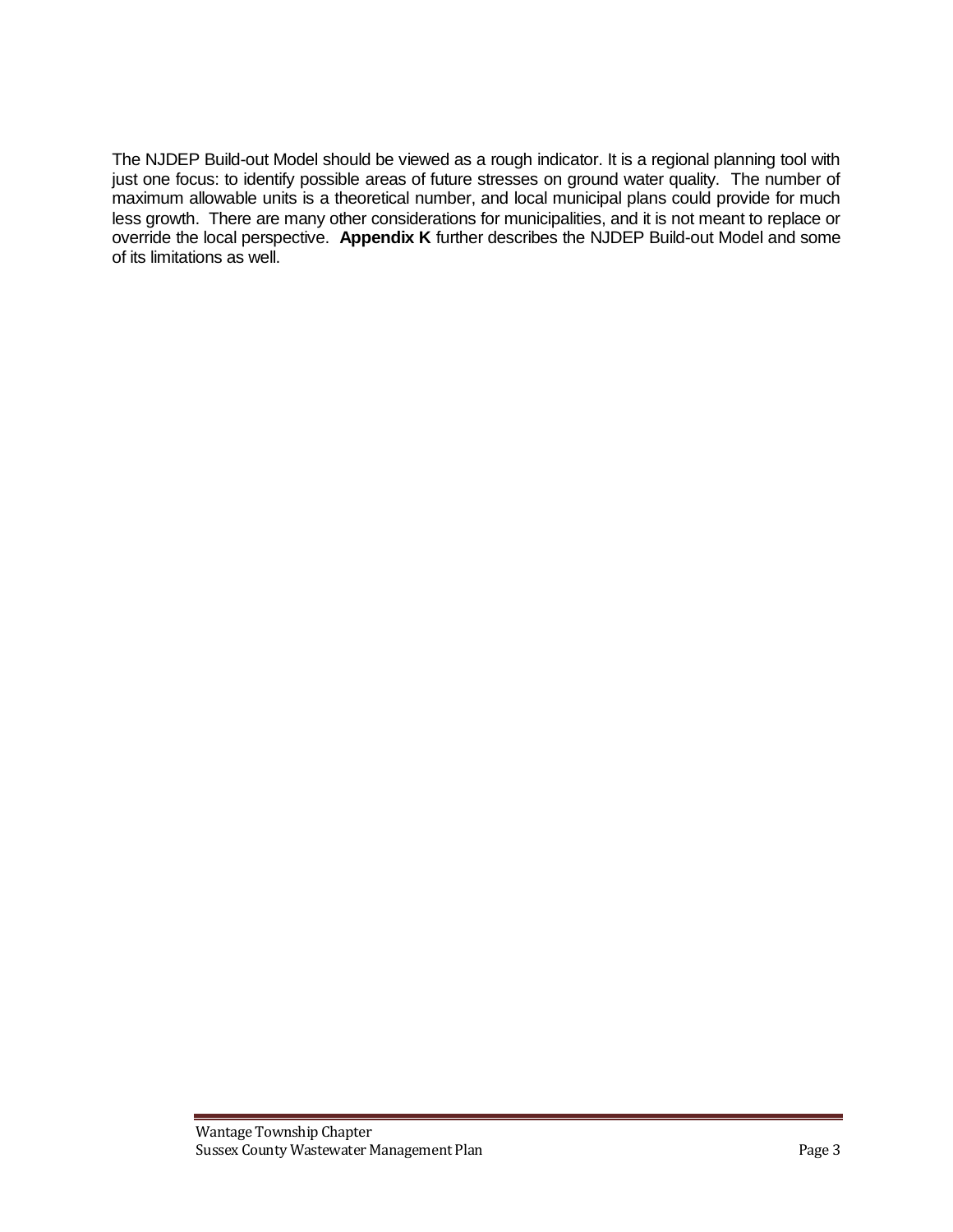# Municipal Chapter – Wantage Township Wastewater Facilities Tables

The Wastewater Facility Tables for all sanitary and/or process wastewater discharge to surface water, facilities and those sanitary/ and/or process wastewater discharge to groundwater facilities discharging greater than 2000 gallons per day (i.e., requiring NJPDES permits) are listed on following pages, based on whether they are domestic or industrial wastewater treatment facilities, and whether they have service areas that affect more than one municipality.

#### **On-Site Domestic Treatment Facilities**–

#### **Industrial Wastewater Facilities** –

The wastewater discharges are measured in Million Gallons per Day (MGD).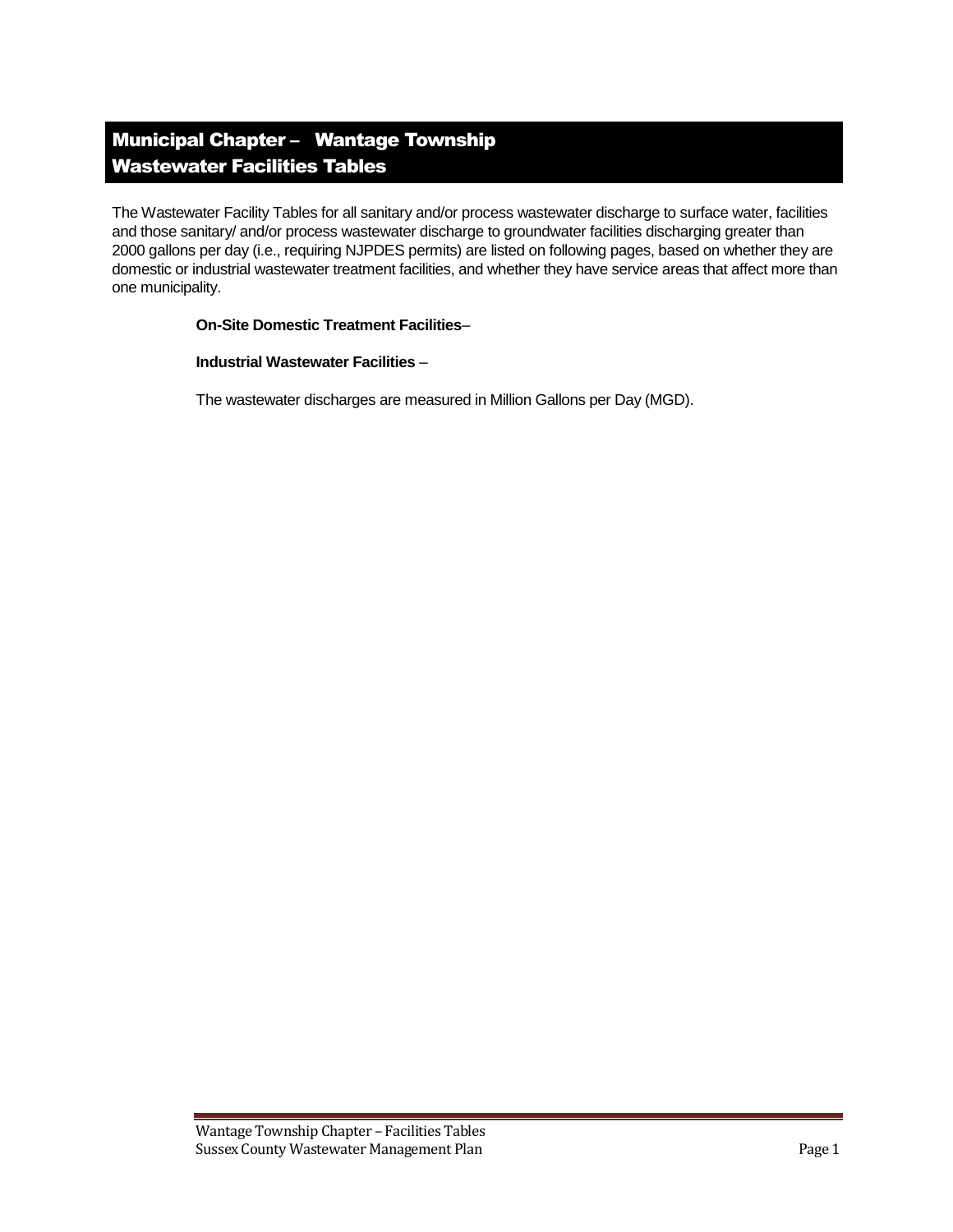#### **ON-SITE INDUSTRIAL TREATMENT FACILITIES FACILITY NAME: AMES RUBBER CORP PLANT #3**

| 1. Existing or proposed facility:                                                                                              | Existing                                      |                                   |  |
|--------------------------------------------------------------------------------------------------------------------------------|-----------------------------------------------|-----------------------------------|--|
| 2. New Jersey Pollutant Discharge Elimination<br><b>System Permit Number:</b>                                                  | NJ 0085561                                    |                                   |  |
| 3. Discharge to ground water (DGW) or surface<br>water (DSW):                                                                  | <b>DSW</b>                                    |                                   |  |
| 4. Receiving water or aquifer:                                                                                                 | <b>Wallkill River</b>                         |                                   |  |
| 5. Classification of receiving water or aquifer:                                                                               | FW2-NT                                        |                                   |  |
| 6. Owner of facility:                                                                                                          | Ames Rubber Corp.                             |                                   |  |
| 7. Operator of facility:                                                                                                       | Ronald R. Carew                               |                                   |  |
| 8. Co-Permittee of facility (where applicable):                                                                                |                                               |                                   |  |
| 9. Location of facility:                                                                                                       |                                               |                                   |  |
| a. Municipality & County                                                                                                       | Wantage Twp, Sussex County                    |                                   |  |
| b. Street address                                                                                                              | 1440 Rt. 565                                  |                                   |  |
| c. Block(s) and Lot(s)                                                                                                         | Block 7; Lot 7.03                             |                                   |  |
| 10. Location of discharge (i.e. degrees, minutes,                                                                              |                                               |                                   |  |
| seconds):                                                                                                                      | b. Latitude<br><b>or</b>                      |                                   |  |
|                                                                                                                                | c. State Plane Coordinates: X-469757 Y-859678 |                                   |  |
| 11. Present permitted flow or permit condition<br>(DSW) or daily maximum (DGW):0                                               | 0.049 MGD                                     |                                   |  |
| *13. Summary of population served/to be served                                                                                 | Current (Year 2015)                           | <b>Build-out</b>                  |  |
| including major seasonal fluctuations:                                                                                         | Population                                    | Population                        |  |
| <b>Total</b>                                                                                                                   |                                               |                                   |  |
| *14. Summary of wastewater flow received/to be<br>received as a 3-day average flow for DSW or a<br>daily maximum flow for DGW: | Current (Year 2015) Flow<br>(in MGD)          | <b>Build-out Flow</b><br>(in MGD) |  |
| <b>Residential flow</b>                                                                                                        |                                               |                                   |  |
| <b>Commercial flow</b>                                                                                                         |                                               |                                   |  |
| <b>Industrial flow</b>                                                                                                         |                                               |                                   |  |
| Infiltration/Inflow                                                                                                            |                                               |                                   |  |
| <b>Facility Total</b>                                                                                                          |                                               | 0.049 MGD                         |  |

\* Infiltration/Inflow (I/I): Existing I/I should be identified. However, additional future I/I may not be projected. (The NJPDES Treatment Works Approval regulations make numerical allowances for I/I.) The existing I/I can be carried-over and accounted for in the total future wastewater flow.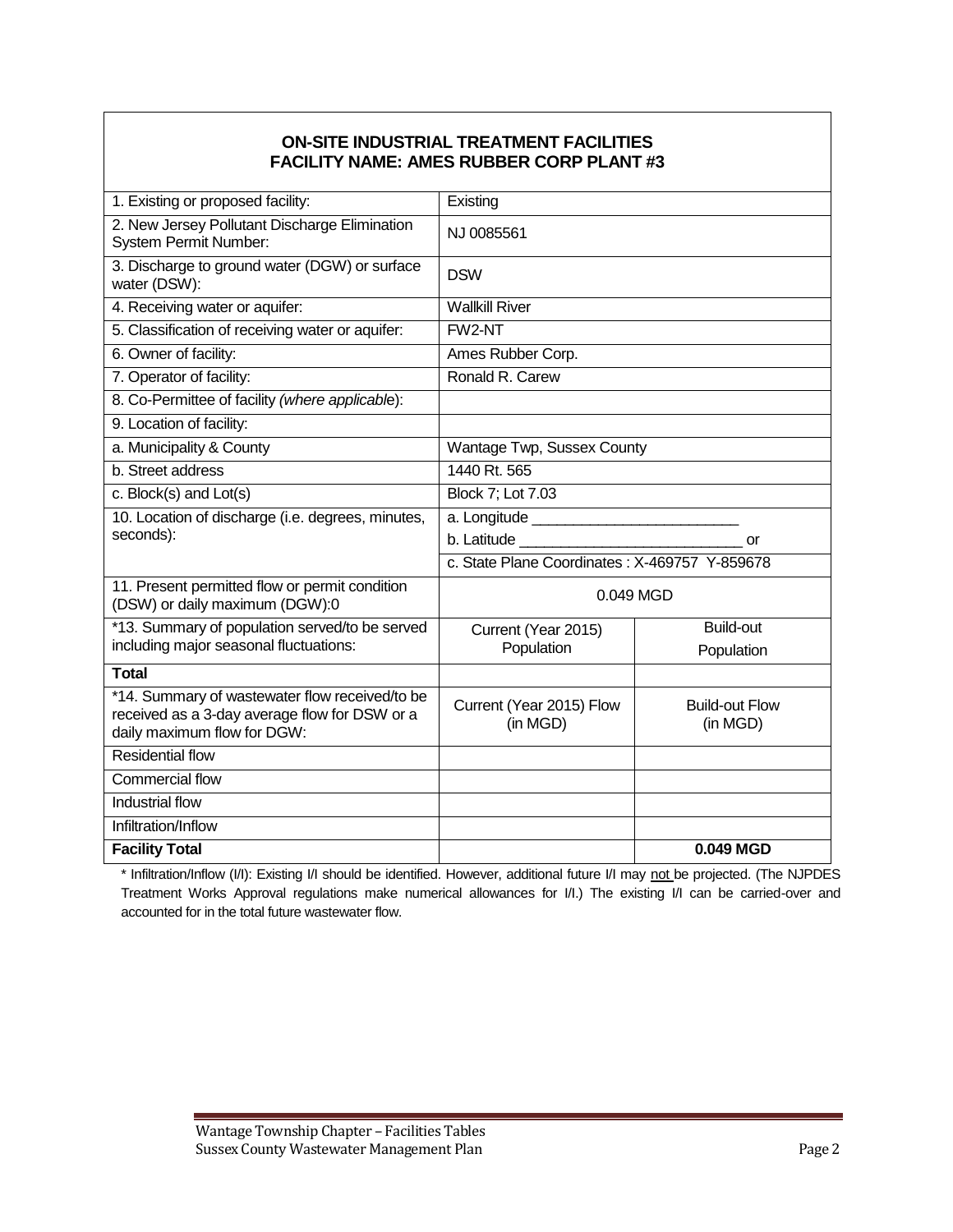#### **ON-SITE DOMESTIC TREATMENT FACILITIES FACILITY NAME: CLOVE HILL MANOR**

| 1. Existing or proposed facility:                                                                                              | Existing                                     |                                   |  |
|--------------------------------------------------------------------------------------------------------------------------------|----------------------------------------------|-----------------------------------|--|
| 2. New Jersey Pollutant Discharge Elimination<br><b>System Permit Number:</b>                                                  | NJ 0137031                                   |                                   |  |
| 3. Discharge to ground water (DGW) or surface<br>water (DSW):                                                                  | <b>DGW</b>                                   |                                   |  |
| 4. Receiving water or aquifer:                                                                                                 | N/A                                          |                                   |  |
| 5. Classification of receiving water or aquifer:                                                                               |                                              |                                   |  |
| 6. Owner of facility:                                                                                                          | <b>Homeowners Association</b>                |                                   |  |
| 7. Operator of facility:                                                                                                       | <b>Sussex County MUA</b>                     |                                   |  |
| 8. Co-Permittee of facility (where applicable):                                                                                |                                              |                                   |  |
| 9. Location of facility:                                                                                                       |                                              |                                   |  |
| a. Municipality & County                                                                                                       | Wantage Township, Sussex County              |                                   |  |
| b. Street address                                                                                                              | Route 23                                     |                                   |  |
| c. Block(s) and Lot(s)                                                                                                         | Block 54; Lot 4.01                           |                                   |  |
| 10. Location of discharge (i.e. degrees, minutes,                                                                              |                                              |                                   |  |
| seconds):                                                                                                                      | <b>or</b>                                    |                                   |  |
|                                                                                                                                | c. State Plane Coordinates X-458500 Y-875937 |                                   |  |
| 11. Present permitted flow or permit condition<br>(DSW) or daily maximum (DGW):                                                | 0.0198 MGD                                   |                                   |  |
| *13. Summary of population served/to be served                                                                                 | Current (Year 2015)                          | <b>Build-out</b>                  |  |
| including major seasonal fluctuations:                                                                                         | Population                                   | Population                        |  |
| <b>Total</b>                                                                                                                   |                                              |                                   |  |
| *14. Summary of wastewater flow received/to be<br>received as a 3-day average flow for DSW or a<br>daily maximum flow for DGW: | Current (Year 2015) Flow<br>(in MGD)         | <b>Build-out Flow</b><br>(in MGD) |  |
| <b>Residential flow</b>                                                                                                        | 0.006                                        | 0.0198                            |  |
| Commercial flow                                                                                                                |                                              |                                   |  |
| Industrial flow                                                                                                                |                                              |                                   |  |
| Infiltration/Inflow                                                                                                            |                                              |                                   |  |
| <b>Facility Total</b>                                                                                                          | 0.006 MGD                                    | 0.0198 MGD                        |  |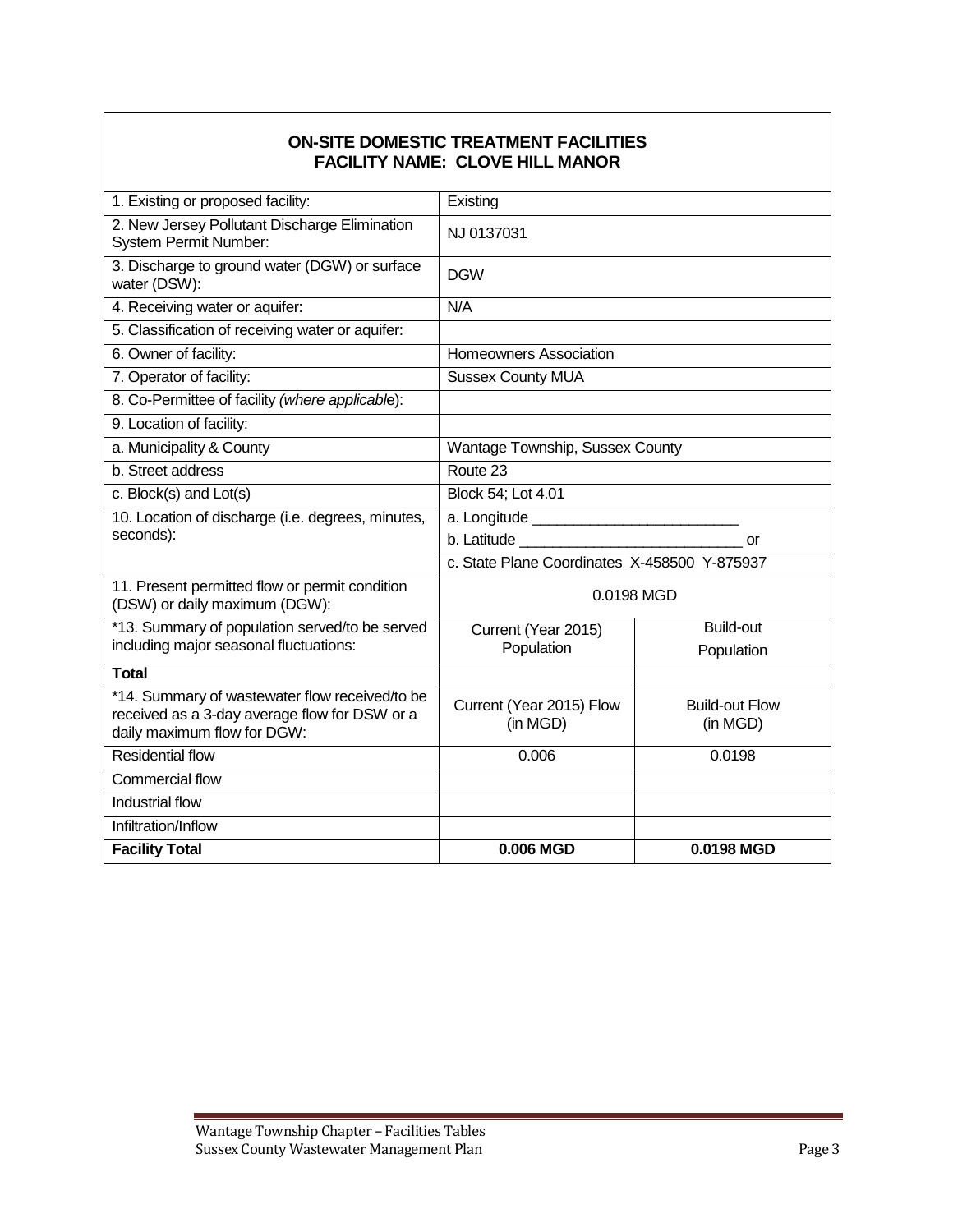## **ON-SITE DOMESTIC TREATMENT FACILITIES FACILITY NAME: HIGH POINT REGIONAL HIGH SCHOOL**

| 1. Existing or proposed facility:                                               | Existing                                     |                       |  |  |
|---------------------------------------------------------------------------------|----------------------------------------------|-----------------------|--|--|
| 2. New Jersey Pollutant Discharge Elimination<br>System Permit Number:          | NJ 0031585                                   |                       |  |  |
| 3. Discharge to ground water (DGW) or surface<br>water (DSW):                   | <b>DSW</b>                                   |                       |  |  |
| 4. Receiving water or aquifer:                                                  | West Branch Papakating Creek                 |                       |  |  |
| 5. Classification of receiving water or aquifer:                                | FW2-NT                                       |                       |  |  |
| 6. Owner of facility:                                                           | High Point Regional High School              |                       |  |  |
| 7. Operator of facility:                                                        |                                              |                       |  |  |
| 8. Co-Permittee of facility (where applicable):                                 |                                              |                       |  |  |
| 9. Location of facility:                                                        |                                              |                       |  |  |
| a. Municipality & County                                                        | Wantage Township, Sussex County              |                       |  |  |
| b. Street address                                                               | 299 Pidgeon Hill Road                        |                       |  |  |
| c. Block(s) and Lot(s)                                                          | Block 117; Lot 7.02                          |                       |  |  |
| 10. Location of discharge (i.e. degrees, minutes,                               |                                              |                       |  |  |
| seconds):                                                                       |                                              | or                    |  |  |
|                                                                                 | c. State Plane Coordinates X-452389 Y-862160 |                       |  |  |
| 11. Present permitted flow or permit condition<br>(DSW) or daily maximum (DGW): | 0.030 MGD                                    |                       |  |  |
| *13. Summary of population served/to be served                                  | Current (Year 2015)                          | <b>Build-out</b>      |  |  |
| including major seasonal fluctuations:                                          | Population                                   | Population            |  |  |
| <b>Total</b>                                                                    |                                              |                       |  |  |
| *14. Summary of wastewater flow received/to be                                  | Current (Year 2015) Flow                     | <b>Build-out Flow</b> |  |  |
| received as a 3-day average flow for DSW or a<br>daily maximum flow for DGW:    | (in MGD)                                     | (in MGD)              |  |  |
| <b>Residential flow</b>                                                         |                                              | 0.030                 |  |  |
| Commercial flow                                                                 |                                              |                       |  |  |
| <b>Industrial flow</b>                                                          |                                              |                       |  |  |
| Infiltration/Inflow                                                             |                                              |                       |  |  |
| <b>Facility Total</b>                                                           | 0.015                                        | 0.030 MGD             |  |  |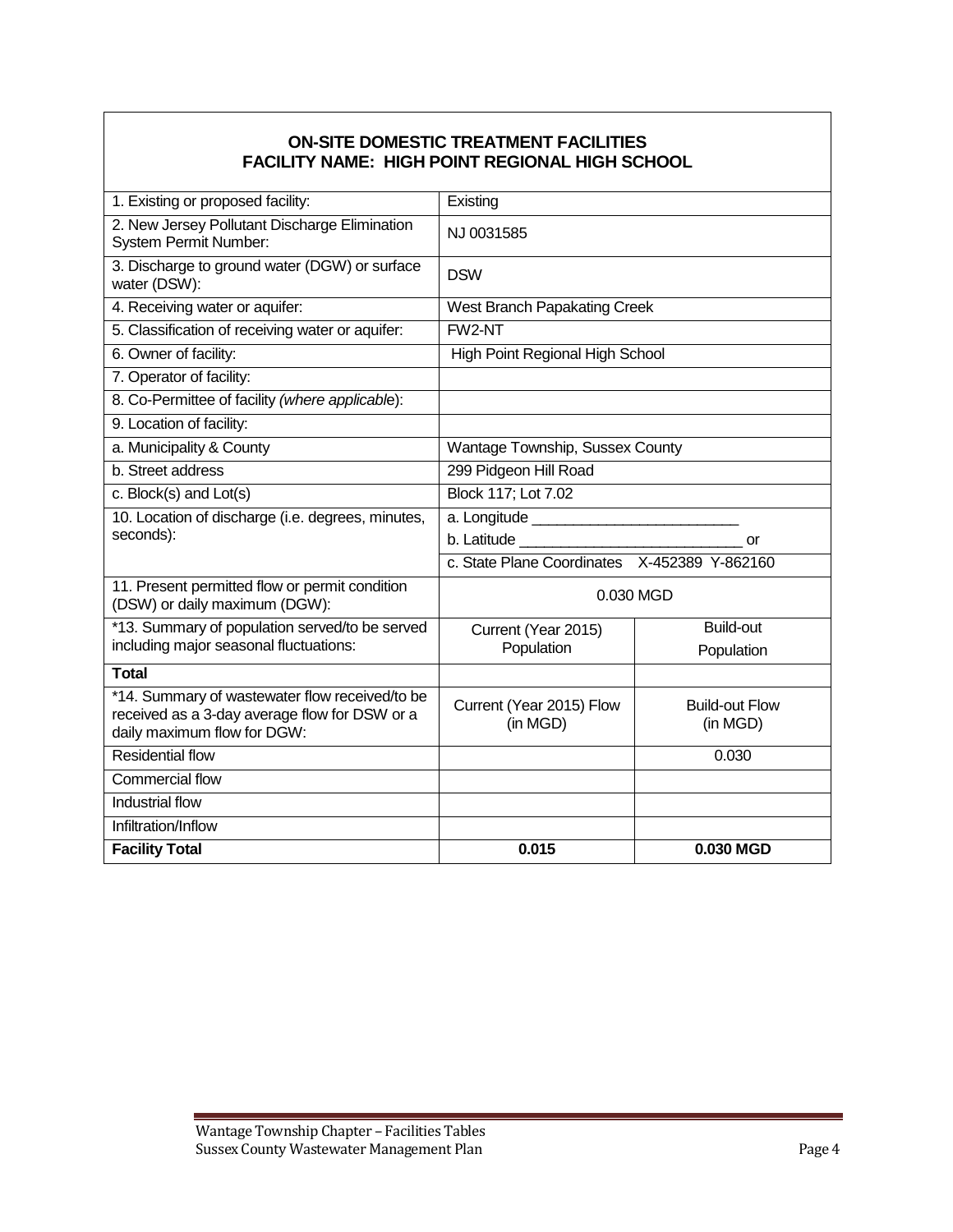#### **ON-SITE DOMESTIC TREATMENT FACILITIES FACILITY NAME: REGENCY AT SUSSEX APT.**

| 1. Existing or proposed facility:                                               | Existing                                     |                       |  |
|---------------------------------------------------------------------------------|----------------------------------------------|-----------------------|--|
| 2. New Jersey Pollutant Discharge Elimination<br><b>System Permit Number:</b>   | NJ 0029041                                   |                       |  |
| 3. Discharge to ground water (DGW) or surface<br>water (DSW):                   | <b>DSW</b>                                   |                       |  |
| 4. Receiving water or aquifer:                                                  | Layton Brook / Wallkill River                |                       |  |
| 5. Classification of receiving water or aquifer:                                | FW2-NT                                       |                       |  |
| 6. Owner of facility:                                                           | Regency @ Sussex                             |                       |  |
| 7. Operator of facility:                                                        | <b>Charles Smiley</b>                        |                       |  |
| 8. Co-Permittee of facility (where applicable):                                 |                                              |                       |  |
| 9. Location of facility:                                                        |                                              |                       |  |
| a. Municipality & County                                                        | Wantage Township, Sussex County              |                       |  |
| b. Street address                                                               | 10 Layton Road, Apt 2                        |                       |  |
| c. Block(s) and Lot(s)                                                          | <b>Block 44; Lot 12</b>                      |                       |  |
| 10. Location of discharge (i.e. degrees, minutes,                               |                                              |                       |  |
| seconds):                                                                       | b. Latitude<br>or                            |                       |  |
|                                                                                 | c. State Plane Coordinates X-465436 Y-870702 |                       |  |
| 11. Present permitted flow or permit condition<br>(DSW) or daily maximum (DGW): | 0.080 MGD                                    |                       |  |
| *13. Summary of population served/to be served                                  | Current (Year 2015)                          | <b>Build-out</b>      |  |
| including major seasonal fluctuations:                                          | Population                                   | Population            |  |
| <b>Total</b>                                                                    |                                              |                       |  |
| *14. Summary of wastewater flow received/to be                                  | Current (Year 2015) Flow                     | <b>Build-out Flow</b> |  |
| received as a 3-day average flow for DSW or a<br>daily maximum flow for DGW:    | (in MGD)                                     | (in MGD)              |  |
| <b>Residential flow</b>                                                         | 0.080                                        |                       |  |
| Commercial flow                                                                 |                                              |                       |  |
| Industrial flow                                                                 |                                              |                       |  |
|                                                                                 |                                              |                       |  |
| Infiltration/Inflow                                                             |                                              |                       |  |
| <b>Facility Total</b>                                                           | 0.04                                         | 0.080 MGD.            |  |

\* Infiltration/Inflow (I/I): Existing I/I should be identified. However, additional future I/I may not be projected. (The NJPDES Treatment Works Approval regulations make numerical allowances for I/I.) The existing I/I can be carried-over and accounted for in the total future wastewater flow.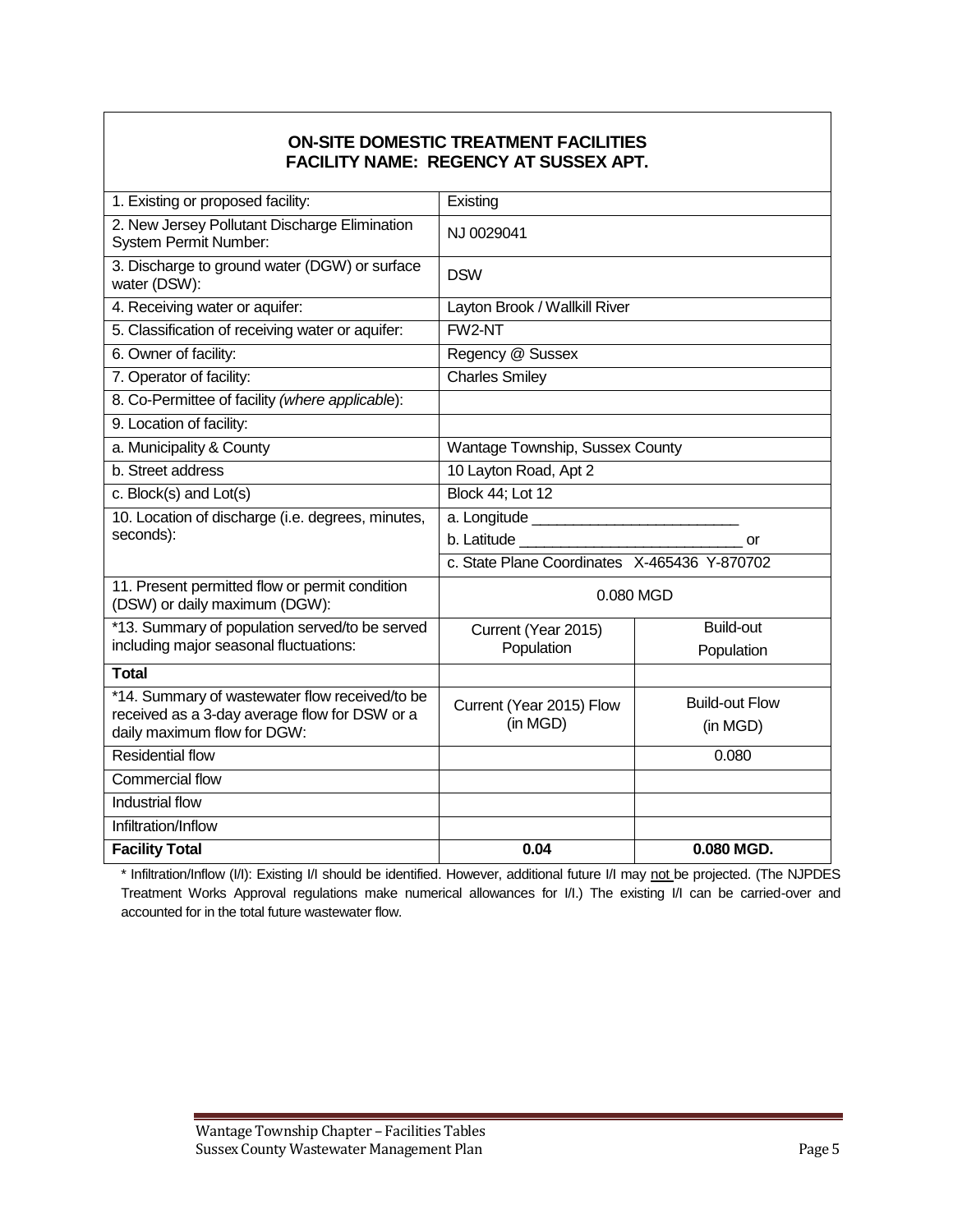## **ON-SITE DOMESTIC TREATMENT FACILITIES FACILITY NAME: PLEASANT ACRES FARM CAMPGROUND**

| 1. Existing or proposed facility:                                                                                              | Existing                             |                                   |  |
|--------------------------------------------------------------------------------------------------------------------------------|--------------------------------------|-----------------------------------|--|
| 2. New Jersey Pollutant Discharge Elimination<br><b>System Permit Number:</b>                                                  | NJ0100781                            |                                   |  |
| 3. Discharge to ground water (DGW) or surface<br>water (DSW):                                                                  | <b>DGW</b>                           |                                   |  |
| 4. Receiving water or aquifer:                                                                                                 | Aquifer-Allentown                    |                                   |  |
| 5. Classification of receiving water or aquifer:                                                                               |                                      |                                   |  |
| 6. Owner of facility:                                                                                                          | Denman, R.                           |                                   |  |
| 7. Operator of facility:                                                                                                       |                                      |                                   |  |
| 8. Co-Permittee of facility (where applicable):                                                                                |                                      |                                   |  |
| 9. Location of facility:                                                                                                       |                                      |                                   |  |
| a. Municipality & County                                                                                                       | Wantage Township, Sussex County      |                                   |  |
| b. Street address                                                                                                              | Route 23                             |                                   |  |
| c. Block(s) and Lot(s)                                                                                                         | <b>Block</b><br>Lots                 |                                   |  |
| 10. Location of discharge (i.e. degrees, minutes,                                                                              |                                      |                                   |  |
| seconds):                                                                                                                      | or                                   |                                   |  |
|                                                                                                                                | c. State Plane Coordinates           |                                   |  |
| 11. Present permitted flow or permit condition<br>(DSW) or daily maximum (DGW):                                                | 0.030 MGD                            |                                   |  |
| *13. Summary of population served/to be served<br>including major seasonal fluctuations:                                       | Current (Year 2015)<br>Population    | <b>Build-out</b><br>Population    |  |
| <b>Total</b>                                                                                                                   |                                      |                                   |  |
| *14. Summary of wastewater flow received/to be<br>received as a 3-day average flow for DSW or a<br>daily maximum flow for DGW: | Current (Year 2015) Flow<br>(in MGD) | <b>Build-out Flow</b><br>(in MGD) |  |
| <b>Residential flow</b>                                                                                                        |                                      |                                   |  |
| Commercial flow                                                                                                                |                                      |                                   |  |
| Industrial flow                                                                                                                |                                      |                                   |  |
| Infiltration/Inflow                                                                                                            |                                      |                                   |  |
| <b>Facility Total</b>                                                                                                          |                                      | 0.030 MGD                         |  |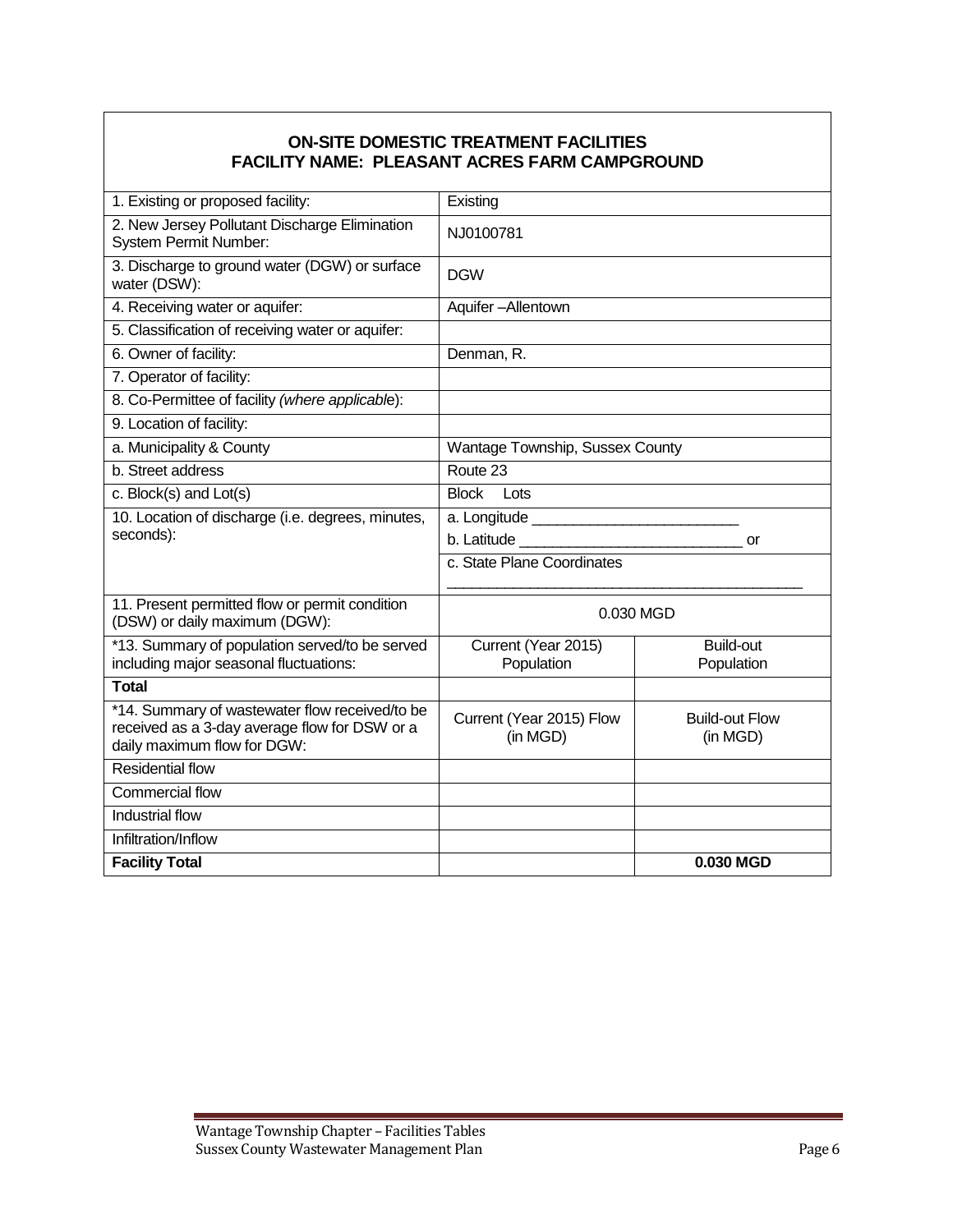#### **ON-SITE DOMESTIC TREATMENT FACILITIES FACILITY NAME: WANTAGE HEIGHTS**

| 1. Existing or proposed facility:                                                                                              | Proposed                             |                                   |  |
|--------------------------------------------------------------------------------------------------------------------------------|--------------------------------------|-----------------------------------|--|
| 2. New Jersey Pollutant Discharge Elimination<br><b>System Permit Number:</b>                                                  | Proposed                             |                                   |  |
| 3. Discharge to ground water (DGW) or surface<br>water (DSW):                                                                  | <b>DGW</b>                           |                                   |  |
| 4. Receiving water or aquifer:                                                                                                 | Aquifer                              |                                   |  |
| 5. Classification of receiving water or aquifer:                                                                               | <b>GW-2</b>                          |                                   |  |
| 6. Owner of facility:                                                                                                          |                                      | Rachel Manor Properties, LLC      |  |
| 7. Operator of facility:                                                                                                       | <b>Applied Water Management</b>      |                                   |  |
| 8. Co-Permittee of facility (where applicable):                                                                                |                                      |                                   |  |
| 9. Location of facility:                                                                                                       |                                      |                                   |  |
| a. Municipality & County                                                                                                       | Wantage Township, Sussex County      |                                   |  |
| b. Street address                                                                                                              | State Route 23 and Cemetery Road     |                                   |  |
| c. Block(s) and Lot(s)                                                                                                         | Block 11 Lots 6.02 and 7             |                                   |  |
| 10. Location of discharge (i.e. degrees, minutes,                                                                              | a. Longitude 74° 35' 40 "            |                                   |  |
| seconds):                                                                                                                      | b. Latitude $41^\circ$ 11' 49" or    |                                   |  |
|                                                                                                                                | c. State Plane Coordinates           |                                   |  |
| 11. Present permitted flow or permit condition<br>(DSW) or daily maximum (DGW):                                                | 0.019945 MGD                         |                                   |  |
| *13. Summary of population served/to be served                                                                                 | Current (Year 2015)                  | <b>Build-out</b>                  |  |
| including major seasonal fluctuations:                                                                                         | Population                           | Population                        |  |
| <b>Total</b>                                                                                                                   | $\mathbf 0$                          | $140 - 175$                       |  |
| *14. Summary of wastewater flow received/to be<br>received as a 3-day average flow for DSW or a<br>daily maximum flow for DGW: | Current (Year 2015) Flow<br>(in MGD) | <b>Build-out Flow</b><br>(in MGD) |  |
| <b>Residential flow</b>                                                                                                        |                                      | 0.01633                           |  |
| Commercial flow                                                                                                                |                                      | 0.003615                          |  |
| Industrial flow                                                                                                                |                                      |                                   |  |
| Infiltration/Inflow                                                                                                            |                                      |                                   |  |
| <b>Facility Total</b>                                                                                                          | $\bf{0}$                             | 0.019945 MGD                      |  |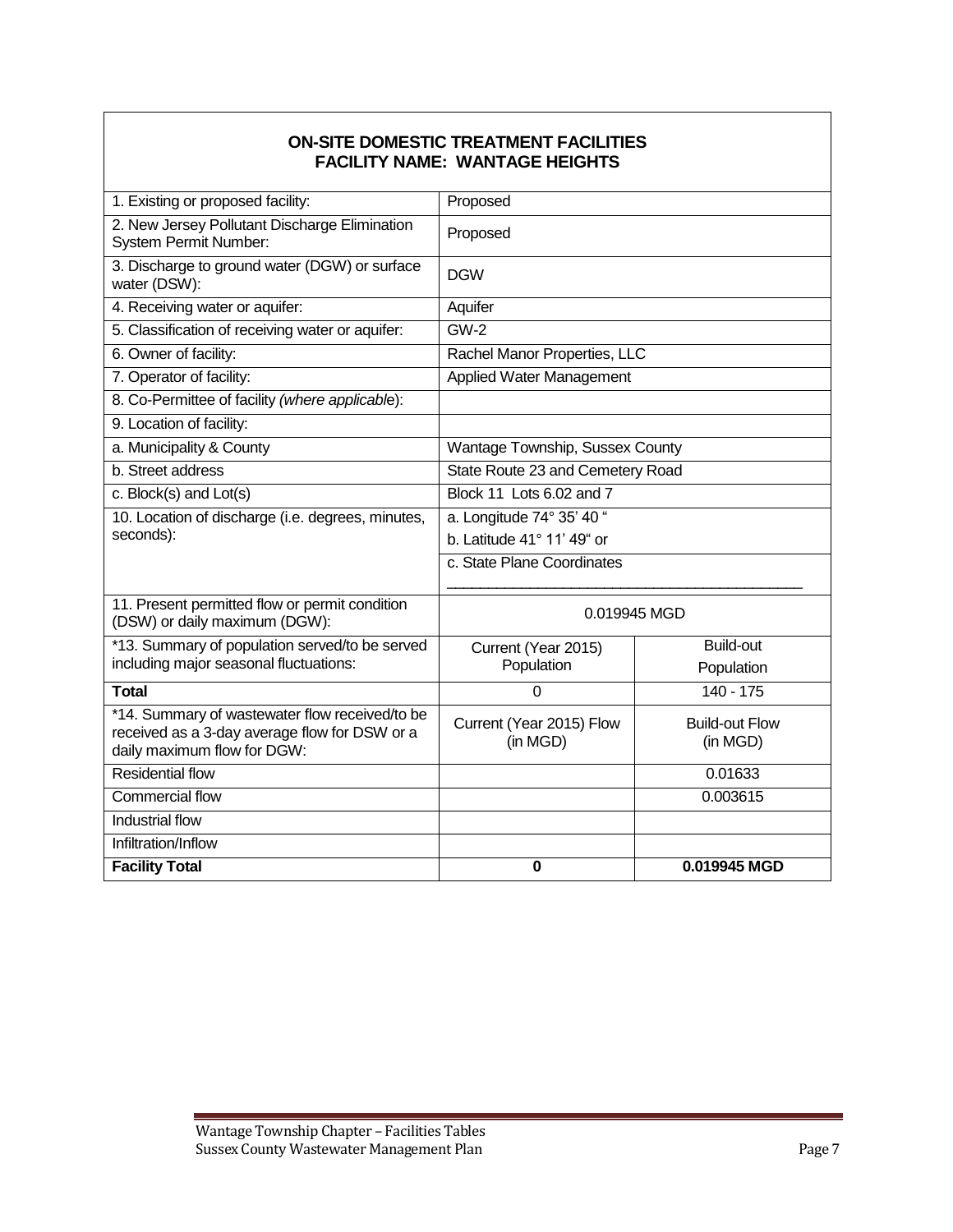#### **ON-SITE DOMESTIC TREATMENT FACILITIES FACILITY NAME: WANTAGE VILLAGE**

| 1. Existing or proposed facility:                                                                                              | Proposed                             |                                   |  |
|--------------------------------------------------------------------------------------------------------------------------------|--------------------------------------|-----------------------------------|--|
| 2. New Jersey Pollutant Discharge Elimination<br>System Permit Number:                                                         | NJ0166561                            |                                   |  |
| 3. Discharge to ground water (DGW) or surface<br>water (DSW):                                                                  | <b>DGW</b>                           |                                   |  |
| 4. Receiving water or aquifer:                                                                                                 | Aquifer - Martinsburg Formation      |                                   |  |
| 5. Classification of receiving water or aquifer:                                                                               |                                      |                                   |  |
| 6. Owner of facility:                                                                                                          |                                      | Wantage Ridge Developers, LLC     |  |
| 7. Operator of facility:                                                                                                       | Aqueonics, Inc.                      |                                   |  |
| 8. Co-Permittee of facility (where applicable):                                                                                |                                      |                                   |  |
| 9. Location of facility:                                                                                                       |                                      |                                   |  |
| a. Municipality & County                                                                                                       | Wantage Township, Sussex County      |                                   |  |
| b. Street address                                                                                                              | Route 628                            |                                   |  |
| c. Block(s) and Lot(s)                                                                                                         | Block 116; Lots 10.01 and 10.06      |                                   |  |
| 10. Location of discharge (i.e. degrees, minutes,                                                                              |                                      |                                   |  |
| seconds):                                                                                                                      | b. Latitude <b>b</b>                 | or                                |  |
|                                                                                                                                | c. State Plane Coordinates           |                                   |  |
|                                                                                                                                | X-456187 Y-862250                    |                                   |  |
| 11. Present permitted flow or permit condition<br>(DSW) or daily maximum (DGW):                                                | .019867 MGD                          |                                   |  |
| *13. Summary of population served/to be served                                                                                 | Current (Year 2015)                  | <b>Build-out</b>                  |  |
| including major seasonal fluctuations:                                                                                         | Population                           | Population                        |  |
| <b>Total</b>                                                                                                                   | $\Omega$                             | 150-250                           |  |
| *14. Summary of wastewater flow received/to be<br>received as a 3-day average flow for DSW or a<br>daily maximum flow for DGW: | Current (Year 2015) Flow<br>(in MGD) | <b>Build-out Flow</b><br>(in MGD) |  |
| <b>Residential flow</b>                                                                                                        |                                      | .0377                             |  |
| Commercial flow                                                                                                                |                                      | .0021                             |  |
| Industrial flow                                                                                                                |                                      |                                   |  |
| Infiltration/Inflow                                                                                                            |                                      |                                   |  |
| <b>Facility Total</b>                                                                                                          | $\bf{0}$                             | 0.0398 MGD                        |  |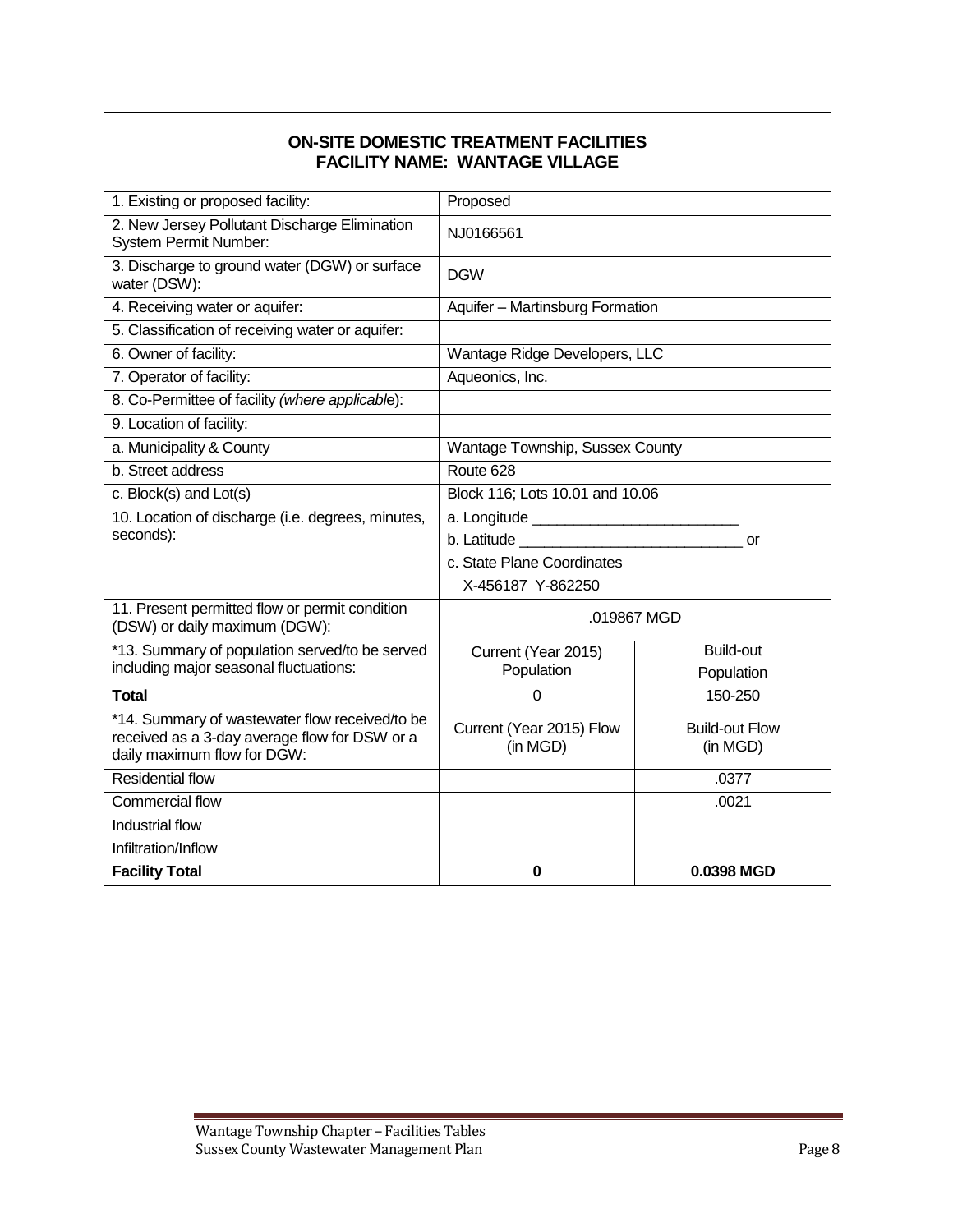### **ON-SITE DOMESTIC TREATMENT FACILITIES FACILITY NAME: MOUNTAIN VIEW SEWER PLANT**

| 1. Existing or proposed facility:                                                                                              | Existing                             |                                   |  |
|--------------------------------------------------------------------------------------------------------------------------------|--------------------------------------|-----------------------------------|--|
| 2. New Jersey Pollutant Discharge Elimination<br>System Permit Number:                                                         | NJ0227536                            |                                   |  |
| 3. Discharge to ground water (DGW) or surface<br>water (DSW):                                                                  | <b>DGW</b>                           |                                   |  |
| 4. Receiving water or aquifer:                                                                                                 | <b>Martinsburg Formation</b>         |                                   |  |
| 5. Classification of receiving water or aquifer:                                                                               | Class II-A                           |                                   |  |
| 6. Owner of facility:                                                                                                          | Mountain View Manor at Wantage, Inc. |                                   |  |
| 7. Operator of facility:                                                                                                       | Mountain View Manor at Wantage, Inc. |                                   |  |
| 8. Co-Permittee of facility (where applicable):                                                                                |                                      |                                   |  |
| 9. Location of facility:                                                                                                       |                                      |                                   |  |
| a. Municipality & County                                                                                                       | Wantage Township, Sussex County      |                                   |  |
| b. Street address                                                                                                              | 18 Boulder Hills Blvd.               |                                   |  |
| c. Block(s) and $Lot(s)$                                                                                                       | Block 4.02 Lots 1 and 2              |                                   |  |
| 10. Location of discharge (i.e. degrees, minutes,                                                                              |                                      |                                   |  |
| seconds):                                                                                                                      |                                      | or                                |  |
|                                                                                                                                | c. State Plane Coordinates           |                                   |  |
| 11. Present permitted flow or permit condition<br>(DSW) or daily maximum (DGW):                                                | 0.0046 MGD                           |                                   |  |
| *13. Summary of population served/to be served<br>including major seasonal fluctuations:                                       | Current (Year 2015)<br>Population    | <b>Build-out</b><br>Population    |  |
| <b>Total</b>                                                                                                                   | $\mathbf 0$                          | 20 2-bedroom<br>apartments        |  |
| *14. Summary of wastewater flow received/to be<br>received as a 3-day average flow for DSW or a<br>daily maximum flow for DGW: | Current (Year 2015) Flow<br>(in MGD) | <b>Build-out Flow</b><br>(in MGD) |  |
| <b>Residential flow</b>                                                                                                        |                                      | 0.0046                            |  |
| <b>Commercial flow</b>                                                                                                         |                                      |                                   |  |
| Industrial flow                                                                                                                |                                      |                                   |  |
| Infiltration/Inflow                                                                                                            |                                      |                                   |  |
| <b>Facility Total</b>                                                                                                          | 0                                    | 0.0046 MGD                        |  |